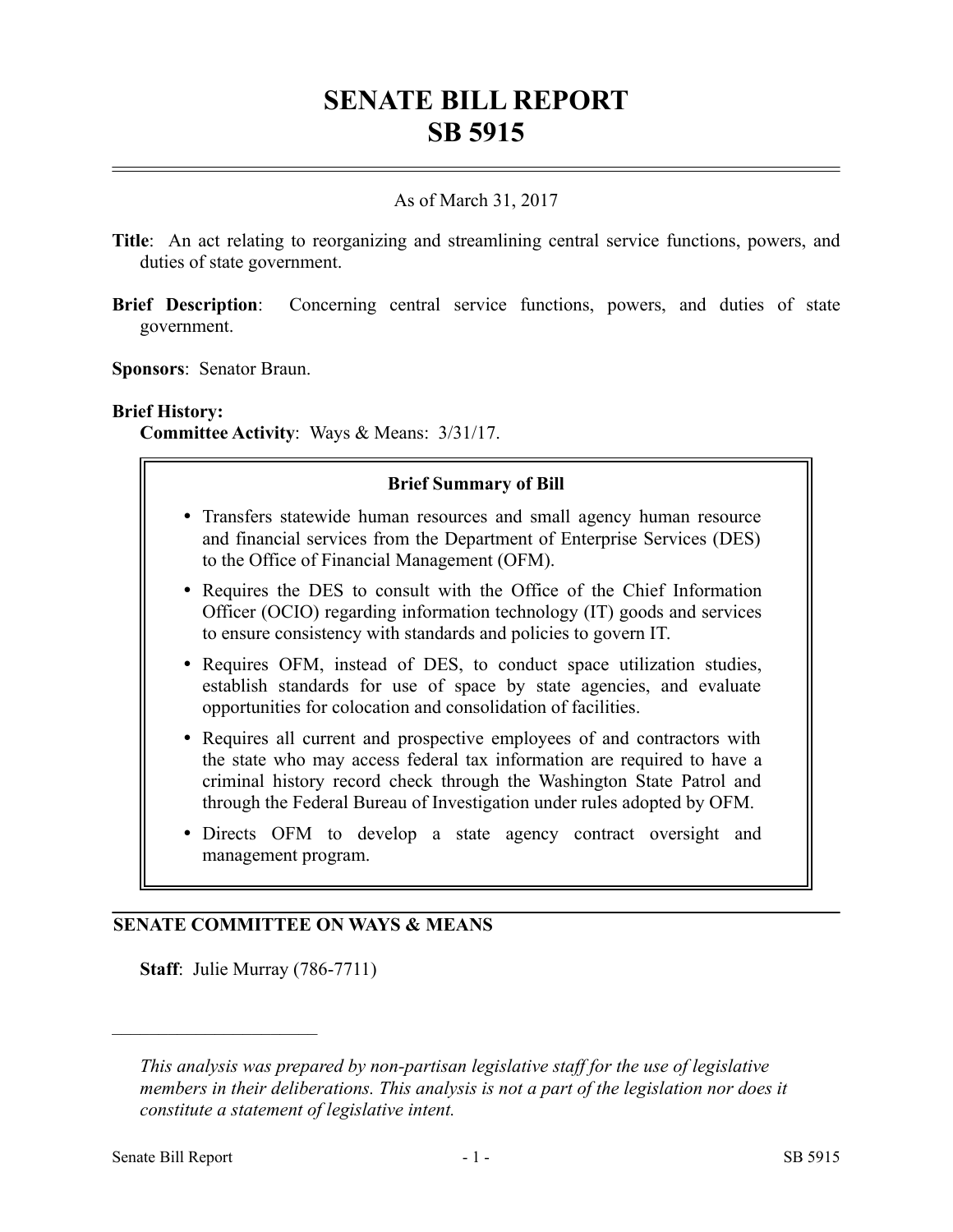**Background**: The Office of the Chief Information Officer (OCIO). The OCIO is responsible for the preparation and implementation of a strategic IT plan and enterprise architecture for the state. The OCIO works toward standardization and consolidation of IT infrastructure, establishes standards and policies for enterprise architecture, educates and informs the state on IT matters, evaluates current IT spending and budget requests, and oversees major IT projects, including procurements. The Chief Information Officer (CIO) directs the OCIO and is appointed by the Governor subject to Senate confirmation.

Consolidated Technology Services (CTS). CTS provides a variety of services to state and local agencies including telecommunications and computing services; procurement of technology equipment through master contracts; and IT support functions such as server hosting and network administration, telephony, security administration, and email. The CIO also serves as director of CTS.

The Department of Enterprise Services. DES, an executive branch agency, is tasked with providing products and services to support state agencies, other governmental entities, and nonprofits. DES services include contracting support, consolidated purchasing and procurement activities, printing, consolidated mail service, fleet service, facilities and leasing management, statewide employee assistance and training programs, and small agency human resource and financial services.

The Office of Financial Management. OFM is an office within the Office of the Governor and provides statewide budget, policy, accounting, forecasting, labor relations and human resources for the executive branch. OFM ensures that state agencies comply with federal rules and regulations regarding the receipt of federal funds, cash management, and governmental accounting principles.

**Summary of Bill**: The bill as referred to committee not considered.

**Summary of Bill (Proposed Substitute)**: Part I. Responsibility and personnel engaged in statewide employee assistance, training, and recruitment functions are transferred from DES to OFM. Any classified employees performing these duties are transferred from DES to OFM and retain their rights under chapter 41.06, the state civil service law. The OFM Central Service Account is revised to include policy functions and other functions and services provided by the office. The OFM Central Service Account is funded by central service charges to state agencies according to the statewide cost allocation plan for federal funds.

Part II. DES is required to consult with the OCIO regarding IT goods and services to ensure consistency with standards and policies to govern IT. DES must coordinate with the OCIO on purchasing for IT goods and services and may delegate authority to CTS to enter into master contracts for IT goods and services. Delegation does not exempt the agency from conformance to the policies established by the Director. The OCIO must be notified within three business days of any emergency purchase of IT goods and services; review and provide recommendations for any submittal for a sole source contract for IT goods and services; and approve any designation of mandatory use master contracts or delegation of authority to an agency for purchase of IT goods and services. Training and certification programs for procurement of IT goods and services must be developed and provided in partnership with